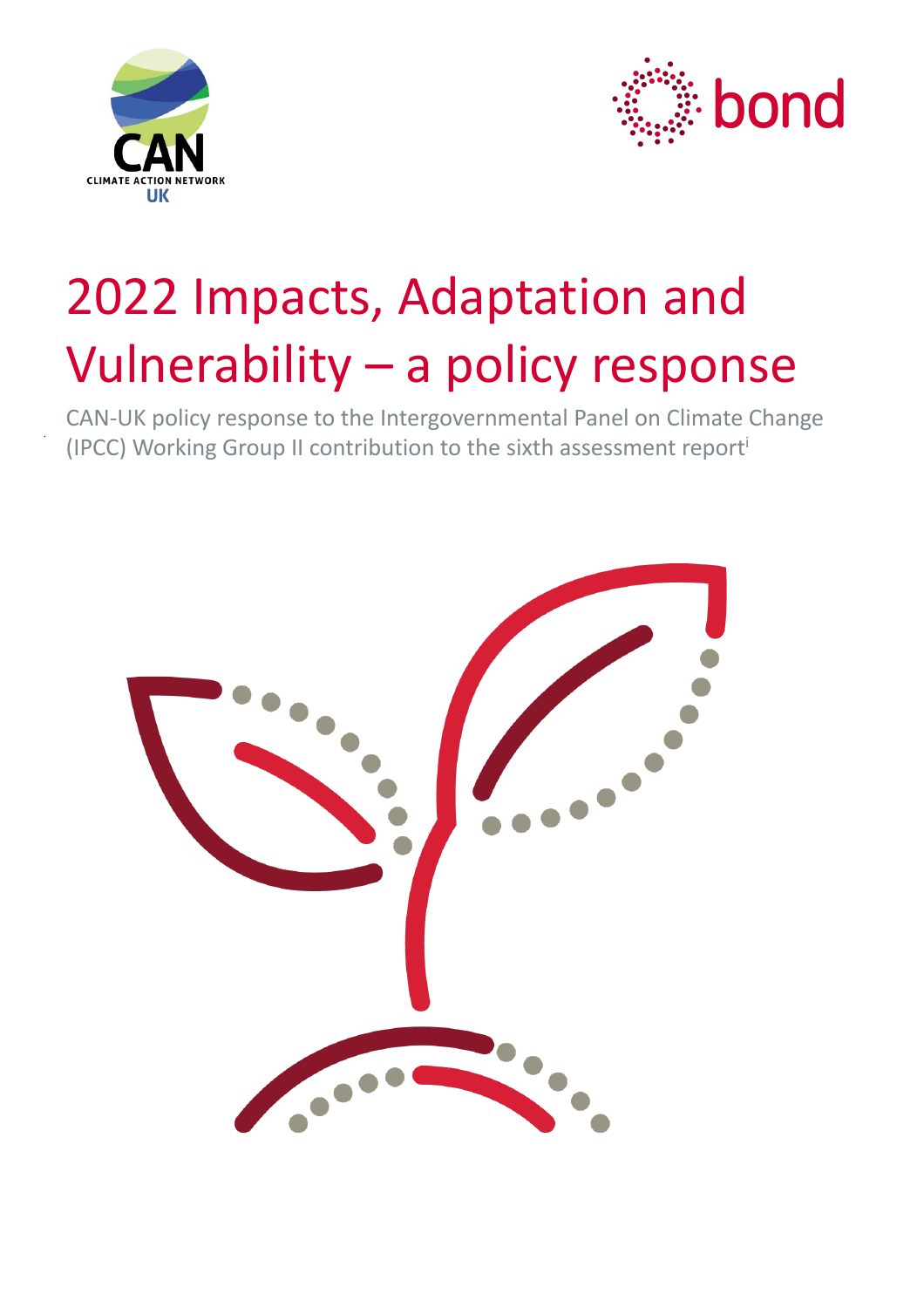## **Contents**

#### **About CAN-UK**

Climate Action Network UK (CAN-UK) is the UK node of CAN, a global network of more than 1,500 civil society organisations in over 130 countries driving collective and sustainable action to fight the climate crisis and to achieve social and racial justice. CAN-UK brings together international development and environment organisations in the UK working on the poverty-nature-climate agenda to advocate for climate justice and sustainable development for all. climatenetwork.org

#### **About Bond**

Bond is the civil society network for global change. We bring people together to make the international development sector more effective. bond.org.uk

#### **Acknowledgements**

This report was written by CAN-UK's Adaptation Working Group on behalf of CAN-UK and Bond. Coordinated by Sophie Rigg, Senior Climate and Resilience Advisor at ActionAid UK and CAN-UK Adaptation Working Group chair.

#### **Contact**

Email: information@can-uk.org

2022 Impacts, Adaptation and Vulnerability – a policy response, April 2022

Published by Bond, Society Building, 8 All Saints Street, London N1 9RL, UK

Registered Charity No. 1068839 Company Registration No. 3395681 (England and Wales) © Bond, 2022

This work is licensed under a Creative Commons Attribution-NonCommercial 4.0 International License, https://creativecommons.org/licenses/by-nc/4.0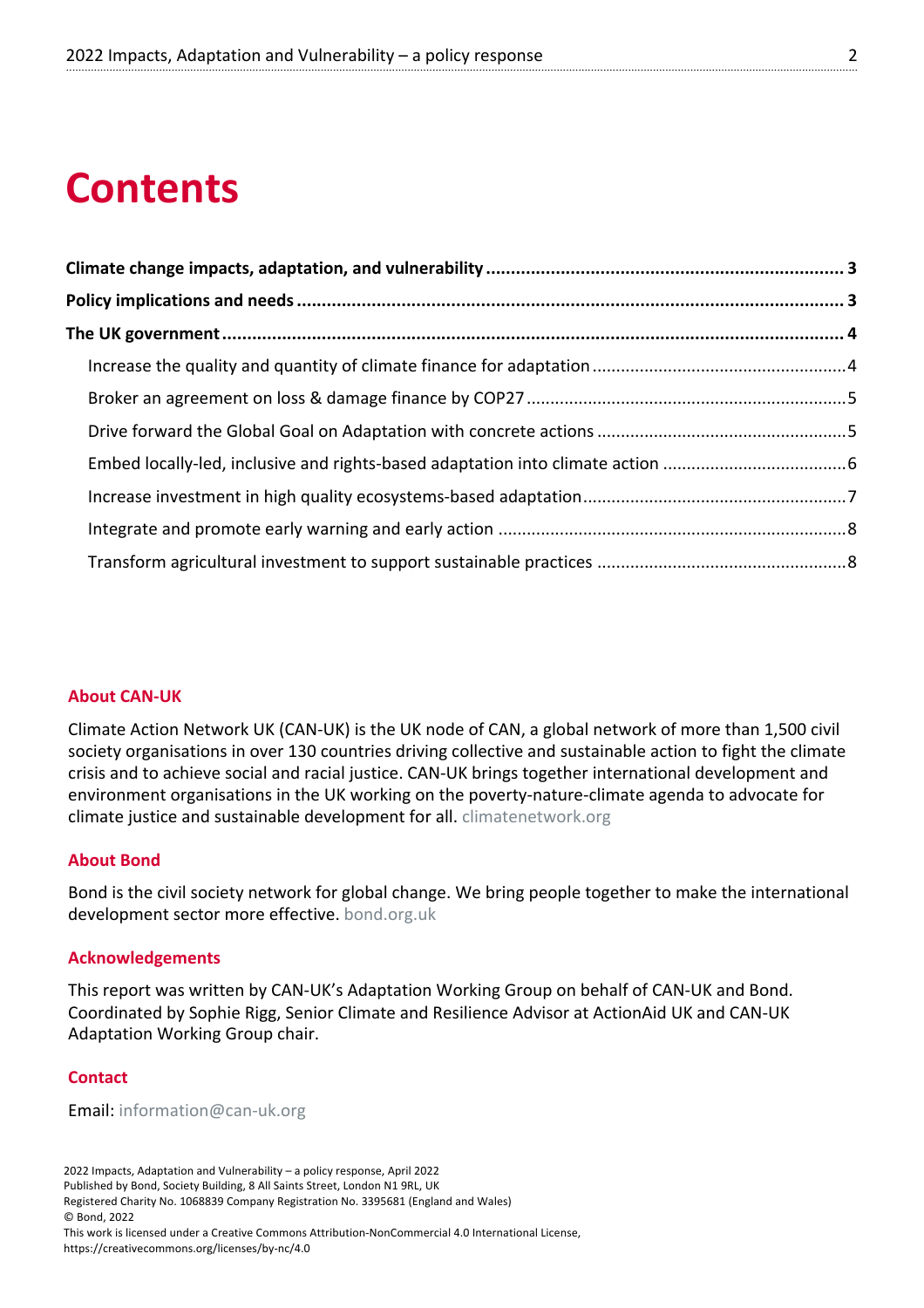## *"An atlas of human suffering and a damning indictment of failed climate leadership."*

UN Secretary General António Guterres on the IPCC sixth assessment report on Impacts, Adaptation and Vulnerability, 2022

### Climate change impacts, adaptation, and vulnerability

The IPCC sixth assessment report on climate impacts, adaptation, and vulnerability is a stark warning to humankind and a wake-up call to global leaders. It lays bare how human-induced climate change has already pushed our natural and human systems beyond our ability to adapt and led to irreversible impacts for people and planet.<sup>ii</sup> These impacts and losses and damages are happening sooner, faster and are more severe than previously thought, and they are increasing with every fraction of a degree of warming. We are bearing witness to the rapid deterioration of our ecosystems and the sustainability of our planet and way of life.

The report also provides unequivocal evidence of the injustice of climate change. Inequity and marginalisation linked to gender, ethnicity and low incomes are causing those with the least resources, and that have done the least to cause this existential reckoning, to face climate change's worst impacts. This injustice and the disparity in the distribution of climate vulnerabilities and impacts are driven by "historical and ongoing patterns of inequity" such as colonialism, governance systems that dominate from the local to the global level, and unsustainable development patterns.<sup>iii</sup>

*"The cumulative scientific evidence is unequivocal: Climate change is a threat to human well-being and planetary health. Any further delay in concerted global action on adaptation and mitigation will miss a brief and rapidly closing window of opportunity to secure a liveable and sustainable future for all"*iv

## Policy implications and needs

Political actions and inactions, now and over the next decade, determine our ability to manage the impacts of climate change and will shape our collective future.

**While the 2022 IPCC report on impacts, adaptation, and vulnerability makes for distressing and bleak reading, it also provides evidence on how governments can and must adapt to climate change and address losses and damages.** It stresses the urgent need for governments and political leaders to set us on a path of climate resilient and sustainable development by integrating adaptation and mitigation actions and advancing sustainable development for all. It highlights the need for climate action to be transformational - challenging unequal power dynamics and helping to reconfigure our global systems. This is enabled when development choices *"prioritise risk reduction, equity and justice, and when decision-making processes, finances and actions are integrated across governance levels, sectors and timeframes."v*

Political leaders have to date ignored the calls from impacted communities, civil society, and concerned citizens to urgently address the climate emergency. As a result our available range of liveable futures is now limited, and we continue on a pathway of global heating and increased climate change impacts. The window to secure a world in which everyone can thrive is rapidly closing. **The IPCC has made it crystal clear: large scale investment in our collective future is needed and we must act with urgency. Governments must deliver transformational, risk-informed and rights-based action to address climate change now.**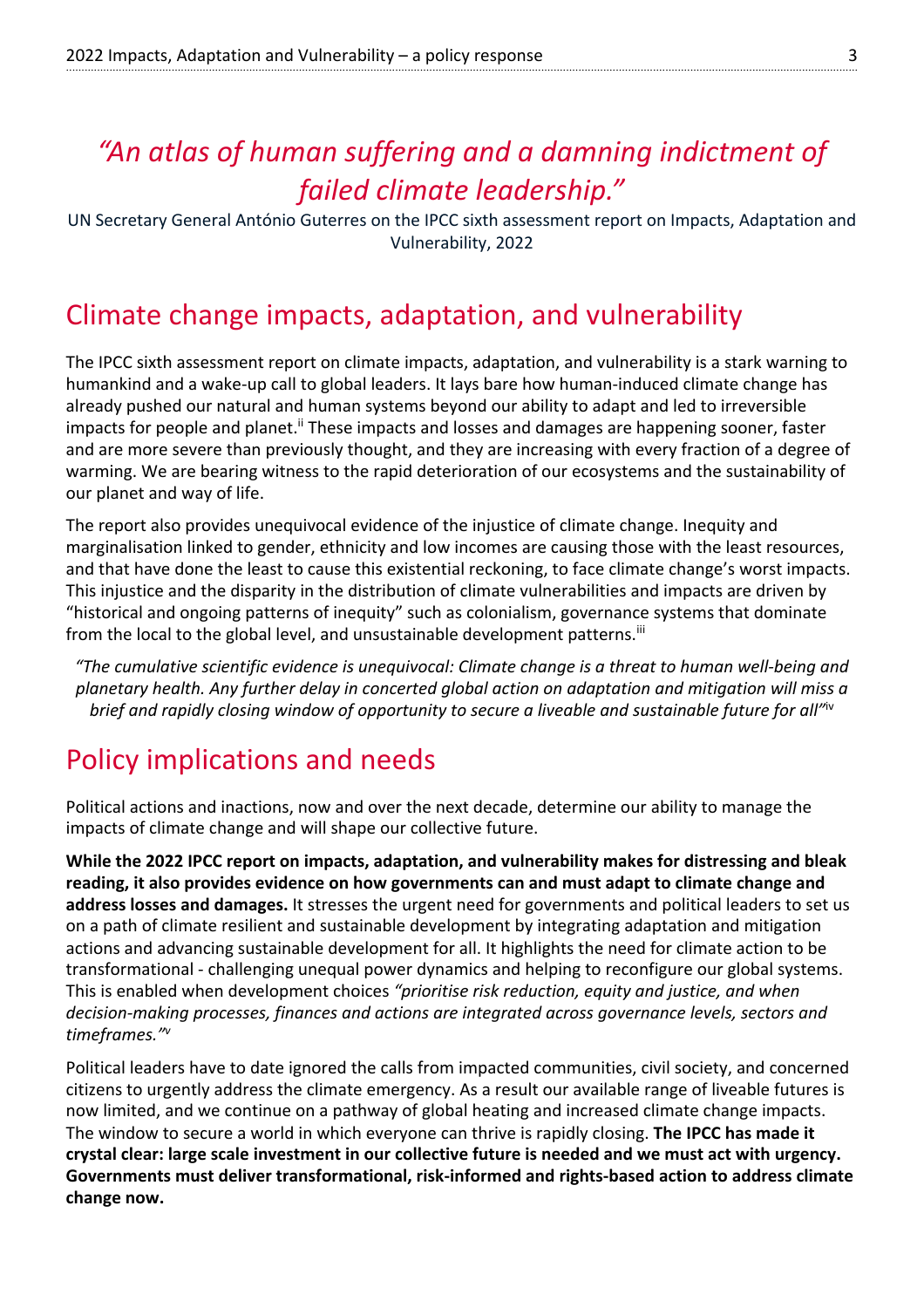**CAN-UK calls on the UK to deliver on the following in 2022:** 

- **1. Increase the quality and quantity of climate finance for adaptation**
- **2. Broker an agreement on loss & damage finance by COP27**
- **3. Drive forward the Global Goal on Adaptation with concrete actions**
- **4. Embed locally-led, inclusive and rights-based adaptation into climate action**
- **5. Increase investment in high quality ecosystems-based adaptation**
- **6. Integrate and promote early warning and early action**
- **7. Transform agricultural investment to support sustainable practices**

## The UK government

The UK has a significant historic responsibility for climate change, as the country that led and financially benefited from the industrial revolution and the continued carbon-based economy. The UK also played a leading role in forming the inequitable global governance systems that continue to drive the causes of climate change today. The UK has a historic responsibility and the financial capacity to do a significant portion - the UK's "fair share" - of the work to address the climate emergency, both at home and abroad. While progress has been made, the UK has not yet gone far enough to deliver its fair share of mitigation action at home and abroad, or of the finance needed for adaptation. Nor has the UK provided finance to address the loss and damage caused by climate change impacts that fall disproportionately on low-income countries and already marginalised communities.

The IPCC report leaves no room for ambiguity and makes clear the urgency. The UK has a unique role to play this year in responding to this stark evidence, both as the UNFCCC COP President with responsibility for delivery of COP26 outcomes, and as a country with the responsibility and capacity to do more.

CAN-UK calls on the UK to deliver on the following in 2022:

#### **Increase the quality and quantity of climate finance for adaptation**

#### *"Enhanced mobilization of and access to financial resources are essential for implementation of adaptation and to reduce adaptation gaps."*vi

The global climate finance commitment of US\$100bn a year by 2020 has not been delivered, nor has the agreed balance of finance between adaptation and mitigation. Adaptation funding is falling far short of the US\$50bn a year expected, increasing vulnerability and risk. However, these outstanding commitments are only a drop in the ocean compared to the financing that is needed to meet the scale of the climate emergency, as evidenced so clearly by the IPCC report. Adaptation remains woefully underfunded, and this must urgently change in 2022.

As COP26 President, the UK sought to address this historic neglect of adaptation finance in two ways, first through a US\$100bn Delivery Plan<sup>vii</sup> to show when and how the delayed commitment will finally be met, and secondly by brokering a commitment at COP26 to double adaptation finance, though this still falls short of US\$50bn a year. Delivering on these commitments made under the UNFCCC process remains crucial to restore trust with climate vulnerable countries, while collectively working towards the scale of financing needed. The UK must use the continued presidency role this year to work with countries to ensure these commitments are delivered, with demonstrable increases in adaptation finance flows by COP27 and concrete implementation plans.

The IPCC report findings are timely as the process begins this year to agree a new collective quantifiable climate finance goal to replace US\$100bn in 2025. It is vital those discussions are anchored in the realities and urgency laid bare by the IPCC. The UK presidency should be at the forefront of reframing climate finance discussions away from top-down donor-led negotiations, to instead be needs-, science-,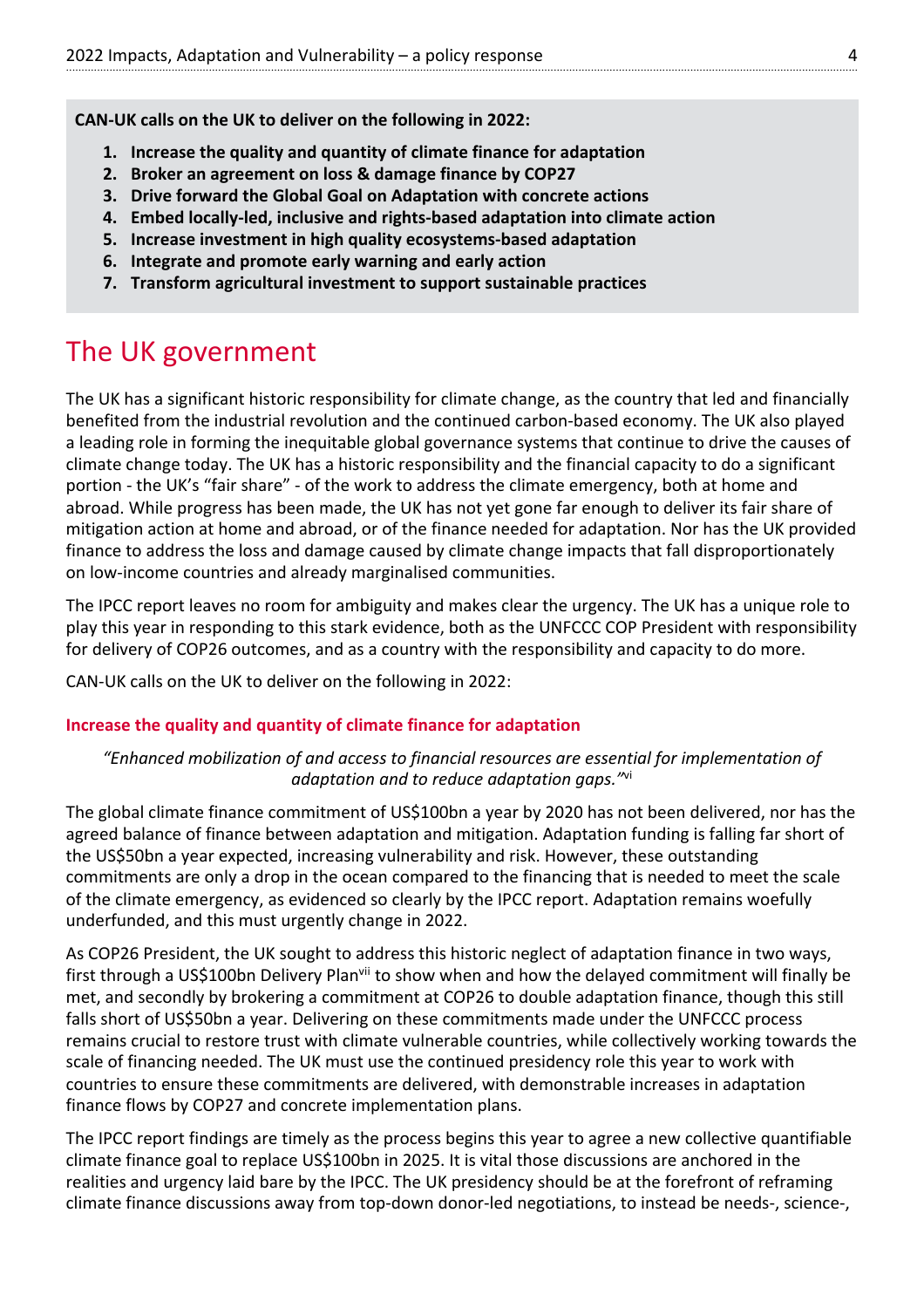and justice-based undertaken under recognition of solidarity and responsibility. The IPCC report must be formally recognised in the proceedings and serve as a basis for those discussions, with specific subgoals for mitigation, adaptation, and loss and damage to ensure the new goal delivers on the priorities of the most climate vulnerable.

The urgent need for new and additional sources of climate finance is more pressing than ever in the context of rising levels of hunger globally, escalating loss and damage from climate change impacts, the ongoing pandemic, and cuts to the UK ODA budget. The UK has called on other countries to increase adaptation finance, yet has both cut the ODA budget and cut adaptation spending - a double blow for communities working hard to escape poverty only to be hit by a global pandemic and a climate emergency not of their making. These cuts must urgently be reversed, restoring UK ODA to 0.7% GNI and providing new and additional sources of grant-based finance to rebuild the UK's adaptation support overseas and credibility in this space. It is clear that ODA budgets alone will not be sufficient to meet rising climate finance costs alongside other critical development and humanitarian needs. New and additional sources of finance must also be part of UK and international commitments on adaptation and loss and damage finance.

#### **Broker an agreement on loss & damage finance by COP27**

"With increasing global warming, losses and damages will increase and additional human and natural systems will reach adaptation limits."viii

The IPCC report evidences how global political inertia on climate change mitigation and adaptation has meant that we have reached 'soft' and 'hard' limits to our ability to adapt to climate change, leading to losses and damages. While soft limits could be overcome with increased financing, political will and climate resilient policies, hard limits can no longer be reversed. We are witnessing hard limits with the destruction of coral reefs and deterioration of the rainforests, polar regions, and mountains. Cases of soft and hard limits being reached are increasing in frequency with every year and every partial degree of warming.

The IPCC attests to and describes how the resulting losses and damages are already significant and are unequally distributed. Those that are marginalised in society, have the least resources, and live in climate-vulnerable regions, are being hit the hardest. These losses and damages are both economic, such as loss of livelihoods and infrastructure, and non-economic, such as loss of life, health, and culture.

The Paris Agreement enshrines that parties should enhance action and support to address loss and damage<sup>ix</sup>, yet little has been delivered. At COP26 the majority-world (led by the G77 and China) called for a financing facility to be established with support to address the impacts that the IPCC highlight in their report. This facility was not agreed at COP26. Instead, a dialogue concluding in June 2024 was agreed, but the IPCC report is clear there is no time to waste and communities on the frontline are already paying too high a price for climate inaction. A global future that is resilient to climate change relies on loss and damage being the third and equal pillar of climate action alongside mitigation and adaptation.

Continuing in the COP Presidency role in 2022, the UK must prioritise brokering a deal by COP27 to provide a new, and well resourced, finance facility for loss and damage, and as a negotiating party at COP27 stand in solidarity with the needs of the most marginalised and provide new and additional finance for loss and damage.

#### **Drive forward the Global Goal on Adaptation with concrete actions**

*"Enabling conditions are key for implementing, accelerating and sustaining adaptation in human systems and ecosystems. These include political commitment and follow-through, institutional*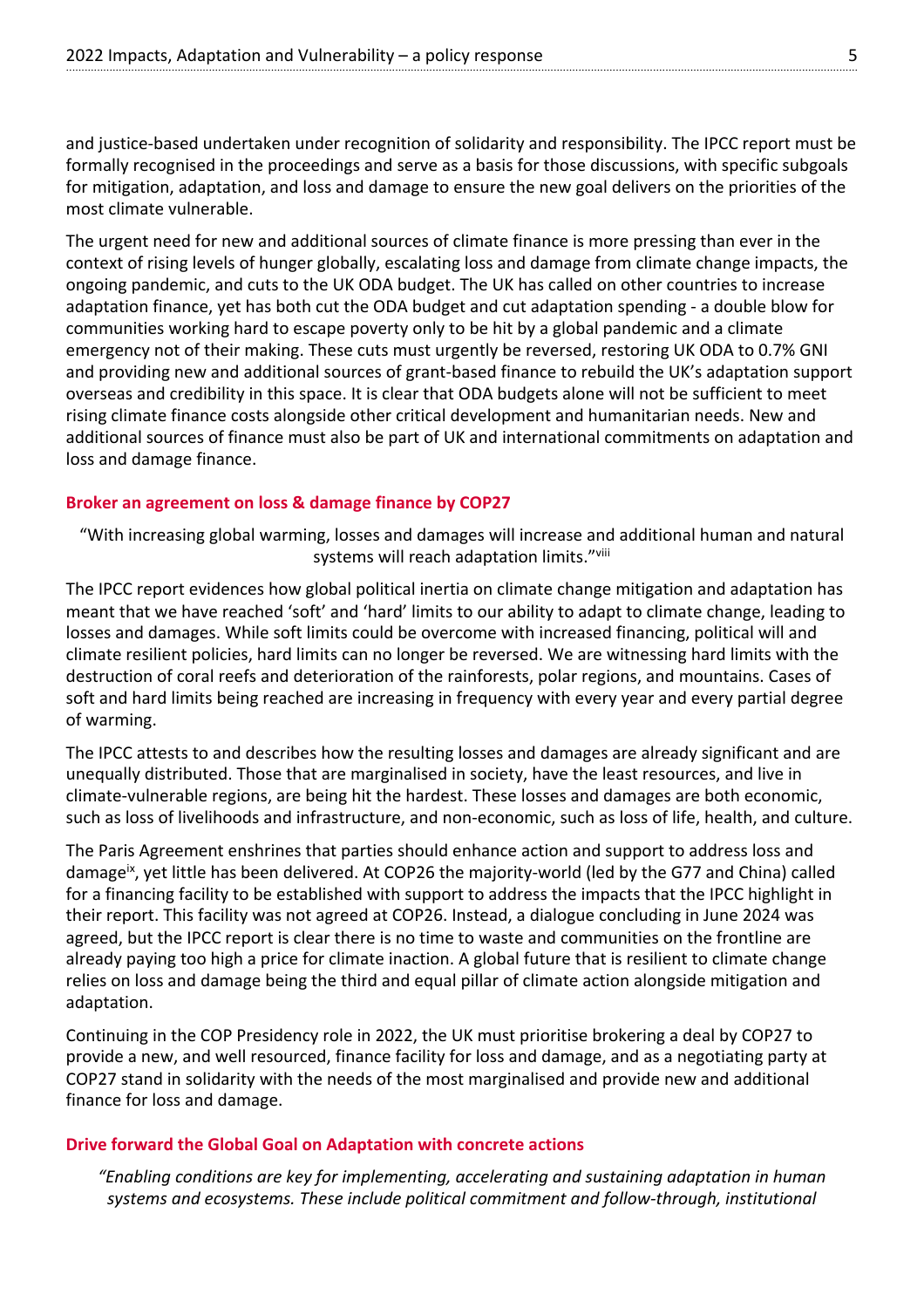#### *frameworks, policies and instruments with clear goals and priorities, enhanced knowledge on impacts and solutions, mobilization of and access to adequate financial resources, monitoring and evaluation, and inclusive governance processes."*<sup>x</sup>

The IPCC report highlights how adaptation policies and programmes are currently fragmented and unequally distributed across regions, with the lowest income population groups experiencing the largest gaps. To address these gaps and increase the effectiveness of adaptation, the IPCC report stresses the need for co-produced processes to deepen climate change knowledge and the understanding of adaptation needs. It also demonstrates the importance of improving monitoring and evaluating systems, and processes to increase the effectiveness of adaptation.

The Global Goal on Adaptation (GGA), established through the Paris Agreement, is a key tool for addressing these gaps and challenges. At COP26, the Glasgow–Sharm el-Sheikh Work Programme was established to develop guidelines and a framework for operationalising the GGA by COP28, with progress to be reported at COP27. Whilst this Work Programme focuses on processes to operationalise the GGA, it is also highly political: *"The framework of the GGA will strongly influence what type of adaptation action will be prioritised — in other words, what will count in the eyes of the international community"*,<sup>xi</sup> and therefore what will be eligible for financing.<sup>xii</sup>

The UK must use its remaining time as COP President to ensure that the GGA is guided by the promises made in Glasgow. The Work Programme needs to make demonstrable progress in 2022 towards a goal that is clearly defined and that leaves no room for ambiguity over the adaptation ambition that is needed. Clear milestones for progress in 2022 and 2023 need to be defined that will lead to concrete actions for scaled-up adaptation. The Work Programme must also be inclusive and include equitable geographical representation. Xiii It must also be guided by Article 7, paragraph 5 of the Paris Agreement, following *"a country-driven, gender-responsive, participatory and fully transparent approach, taking into consideration vulnerable groups, communities and ecosystems*, [and] *based on and guided by the best available science and, as appropriate, traditional knowledge, knowledge of indigenous peoples and local knowledge systems.*"xiv

The UK Presidency must work to ensure that adaptation and the GGA are central to securing a sustainable future and overcoming poverty and are priorities for COP27. The urgency for scaled-up, effective, and transformative adaptation, as laid out so clearly in the IPCC report, must be reflected within the GGA.

#### **Embed locally-led, inclusive and rights-based adaptation into climate action**

#### *"Integrated and inclusive system-oriented solutions based on equity and social and climate justice reduce risks and enable climate resilient development."*xv

The IPCC report recognises the central role of community-led adaptation in designing and delivering effective, sustainable, and just adaptation policies and programmes. It highlights the central role of marginalised groups, and local and indigenous knowledge. Local people - including women, youth, Indigenous Peoples, people with disabilities, and other marginalised people - are the most knowledgeable of their adaptation needs and are best able to develop creative, bottom-up, and transformative solutions for their particular geography and community to tackle the underlying drivers of inequality, poverty, climate change, and the degradation of nature. The IPCC report also provides evidence of how adaptation that does not involve inclusive planning can lead to maladaptation, increasing the negative consequences of climate change and exacerbating inequity.

At COP26, little attention was paid to locally-led, inclusive, and rights-based adaptation that advances climate justice. The UK Presidency must do more this year to champion and embed these fundamentals for effective, inclusive, and just adaptation in all fora, especially in the GGA, the delivery of the \$100bn,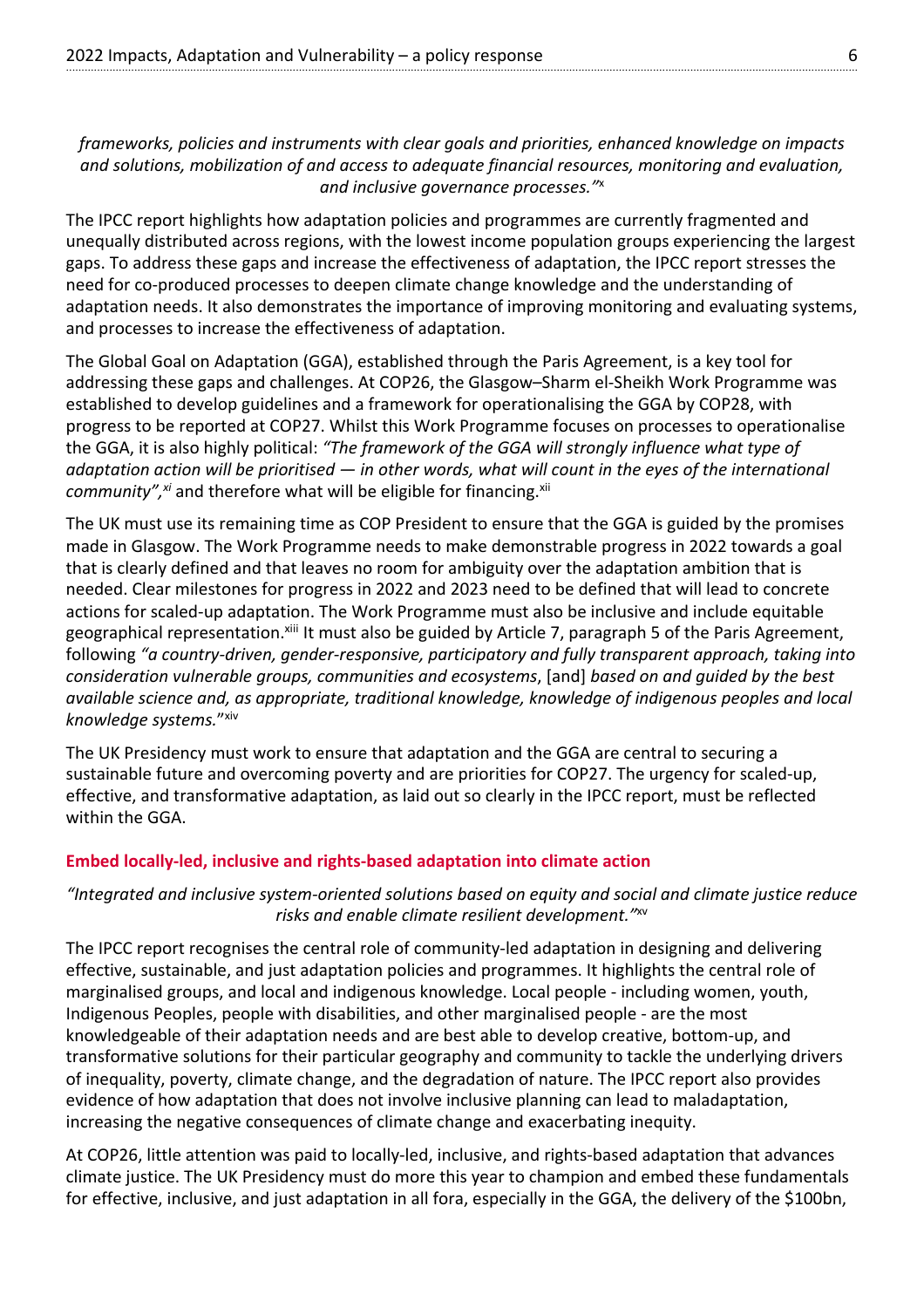and the doubling of adaptation finance. This requires increased funding reaching the community level and being accessible to marginalised groups including women, Indigenous Peoples, and people with disabilities.<sup>xvi</sup>

The UK can lead by example and prioritise inclusive and locally-led adaptation in UK International Climate Finance (ICF), and increase transparency on how ICF is spent and how much reaches local levels and marginalised groups. Complexity in accessing climate finance remains a huge barrier to scaling up locally-led adaptation, and work led by the UK Presidency under the Taskforce on Access to Climate Finance should be strengthened this year and move beyond pilot projects to systematic institutional change in practices across bilateral and multilateral climate finance sources and institutions to improve direct access for local level women's rights organisations, Indigenous Peoples, marginalised groups, and community action. Again, the UK can show leadership in this area through increasing ICF flows to the local level.

The Principles for Locally Led Adaptation endorsed by FCDO<sup>xvii</sup> contain succinct guidance relevant to all scales for the delivery of equitable, inclusive, and effective local adaptation. This guidance should now be embedded into the funding and delivery of UK ICF and promoted by the UK COP Presidency with other parties to also endorse and implement.

The IPCC highlights how policies and interventions that address gender inequities can reduce climate change vulnerabilities and risks. This year there will be an intermediate review of the progress on the Lima Work Programme on Gender and its Gender Action Plan during the meeting of the Subsidiary Bodies in June and at COP27. In advance of this, the UK Presidency should encourage Parties to take stock of and map national progress in advancing gender equity and the Gender Action Plan. Working closely with the Egyptian Presidency and other parties, the UK must work towards clear actions and outcomes at COP27 to address gaps in progress on the Gender Action Plan and the development of gender-responsive climate change policies and action.

#### **Increase investment in high quality ecosystems-based adaptation**

#### *"Effective Ecosystem-based Adaptation reduces a range of climate change risks to people, biodiversity and ecosystem services with multiple co-benefits."*xviii

The IPCC highlights the risks of climate change to both people and ecosystems, as well as the value of ecosystem-based adaptation as an effective approach to reduce the impacts of climate change while delivering additional benefits for people and biodiversity. It underlines that conservation, protection, and restoration of all ecosystems, together with targeted management to adapt to unavoidable impacts of climate change, reduces the vulnerability of biodiversity to climate change, including the many species and habitats on which marginalised communities depend.

Ecosystem-based adaptation measures included in the IPCC report include urban greening for cooling, the use of natural river and forest systems to reduce flood risk, and re-establishing coastal wetlands to prevent coastal erosion. These nature-based solutions, among others, can play a critical role in adaptation in the face of sea level rise, floods, droughts, heatwaves, and changing seasonal patterns, and are a crucial and highly beneficial part of adaptation planning and action. However, currently only a small fraction of international adaptation finance for low-income countries supports nature, xix missing out on significant opportunities to maximise financial support to achieve co-benefits for local livelihoods, ecosystems, and climate action.<sup>xx</sup>

The report also highlights that 'maladaptation' must be avoided. For example, afforestation of naturally unforested land, or poorly implemented bioenergy and BECCS (bioenergy with carbon capture and storage) schemes, can compound climate-related risks to biodiversity, water and food security, and livelihoods, especially if implemented at large scales or in regions with insecure land tenure.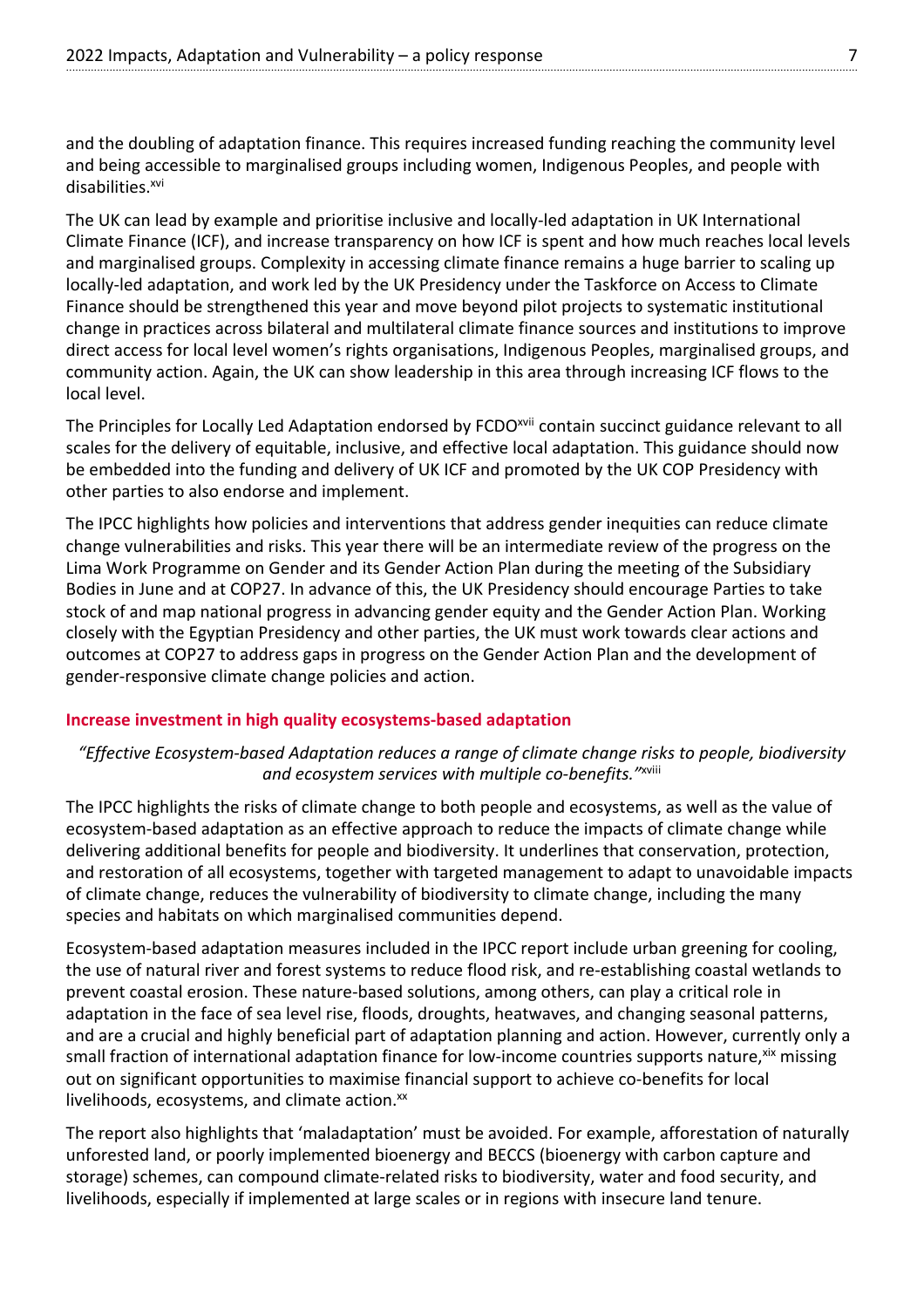As COP President, the UK has a crucial role to play in supporting countries to implement COP26 outcomes on nature, and raise the profile of the win-win-win opportunities of investing in high quality nature-based solutions for climate action. This can be achieved through the setting of high integrity standards for people and nature for nature-based solutions, and the integration of nature into National Adaptation Plans and Adaptation Communications, and other national and sectoral plans and policies with robust targets, indicators, and defined metrics. The UK can lead by example by enhancing the role of nature in the UK Nationally Determined Contribution (NDC) and Adaptation Communication this year, and by ensuring finance that works for people, nature, and climate is central to UK ICF spending as well as climate finance discussions and delivery in the lead up to COP27.

#### **Integrate and promote early warning and early action**

*"There are a range of adaptation options, such as disaster risk management, early warning systems, climate services and risk spreading and sharing that have broad applicability across sectors and provide greater benefits to other adaptation options when combined"*xxi

The IPCC report makes clear the importance of integrating action on climate change adaptation with risk-informed development and the reduction of disaster risk. It evidences the feasibility and effectiveness of early warning systems and early action to reduce the impacts of climate change. Early warning systems, such as hazard monitoring, forecasting, preparedness activities, and alert systems help to prevent the loss of life and are applicable across multiple geographies, sectors, and climate risks. However, multi-hazard early warning systems that deliver impact forecasts to enable effective early action are still geographically uneven, and for certain climate risks, such as drought, inadequate.

The IPCC report identified the need for a transformation in humanitarian and development practice, with forecast-based early action becoming ubiquitous, enabling the worst consequences of climate change impacts to be averted and triggering proactive planning and implementation of emergency response and recovery activities. Forecast-based early action must also be enabled at community-level especially for those most marginalised and facing the greatest risks, by ensuring information is shared widely and in a timely and accessible way, and by providing investment for locally-led preparedness activities based on local and indigenous knowledge. As with all effective adaptation activities, planning must be inclusive and avoid maladaptation, so as not to inadvertently exacerbate existing harm and marginalisation.

The UK can lead by example by acting on the evidence in the IPCC report to integrate climate change adaptation effectively and fully into all development and humanitarian programming, with predictable and long-term finance attached. The Global Platform for Disaster Risk Reduction in May 2022 is an opportunity for the UK to promote an integrated and long-term approach with partner countries and international financial institutions.

#### **Transform agricultural investment to support sustainable practices**

*"Agroecological principles and practices (…) support food security, nutrition, health and well-being, livelihoods and biodiversity, sustainability and ecosystem services"*xxii

The IPCC report exposes the vulnerability of the global food system, and failures to date to build resilience, avert productivity declines, provide balanced and nutritious diets for all, and halt land and biodiversity loss and degradation. It highlights how unsustainable agricultural expansion has created vulnerability to climate change and drives climate change through significant greenhouse gas emissions and the destruction of vital carbon sinks.

By contrast, the IPCC report evidences the effectiveness of agroecological principles and practices for creating healthy and productive food systems that are resilient and sustainable in a changed and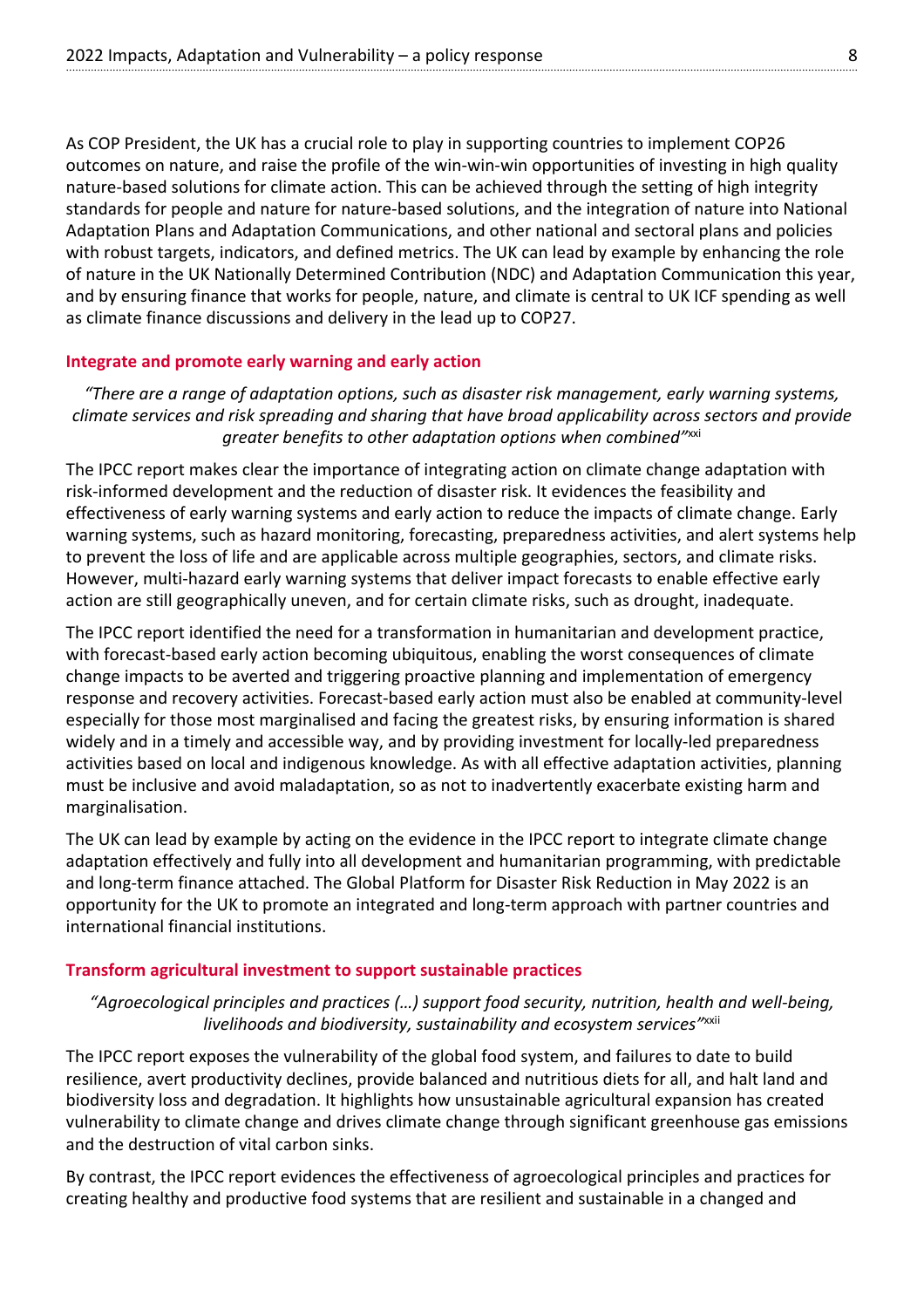changing climate, and that contribute to mitigation and adaptation. Agroecology enables adaptation and mitigation co-benefits by reducing greenhouse gas emissions and increasing the absorption of carbon dioxide by crop and grazing land, while being low cost, sustainable, and delivering long-term productivity gains. Yet this approach is still consistently overlooked at the political and investment level.

Globally, an urgent transformation of the food system is needed away from high emission, ecosystemdegrading, chemical agriculture, to agroecology, agroforestry, and other sustainable food production systems. This is needed with the same urgency as the transition from fossil fuels to renewable energy. The Just Rural Transition's Policy Action Agenda, endorsed by the UK government, finds that agriculture has *"failed to address growing challenges linked to climate change, environmental degradation of soils and water, biodiversity loss, food and nutrition security and pandemic risks"* and that *"time is running out to address these challenges. Urgent transition is needed towards sustainable agriculture".xxiii* The system of USD \$700 billion annual agricultural subsidies that currently sustains the unsustainable global food system must be overhauled and the money reprogrammed to that which helps rather than harms.

The UK COP Presidency is uniquely placed to explore opportunities this year to advance a just transformation in agriculture, such as through partnership models like the South Africa energy partnership, but for agriculture, and by strengthening the role of nature and agriculture in the UK NDC through a more holistic food systems approach. With the future of the Koronivia Joint Work on Agriculture to be agreed at COP27, the UK should work with parties to ensure the relevance of the IPCC report findings are highlighted in its outcomes and to champion agroecology as a substantial part of that workstream. The UK government should also use the fora and channels identified within the Just Rural Transition Policy Action Agenda to ensure on-going collaboration on agriculture and a redirection of policies to support sustainable agriculture.

The findings of the IPCC report should also be reflected in the FCDO's agriculture strategy and programming to direct support to sustainable approaches such as agroecology that enable small-scale farmers to access land, water, and seeds, and create and sustain flourishing ecosystems, while also addressing existing gender inequalities and marginalisation in agriculture.